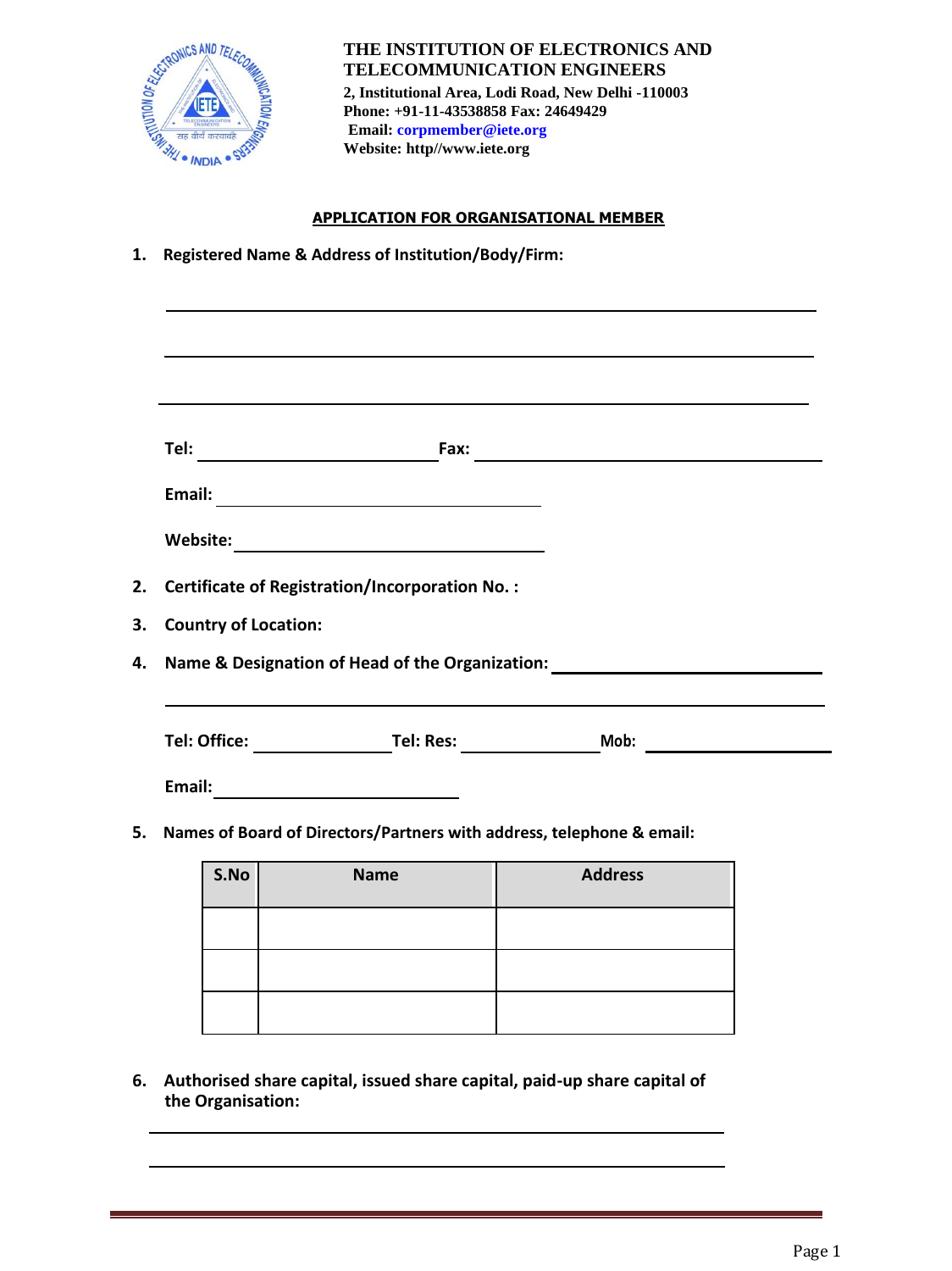## **7. Period of Existence (Please tick(**✓**) relevant box)**

<3 years 3-5 years 5-10 years >10 years

## **8. General Nature of Institution/Body/Firm (Please tick(**✓**) relevant boxes)**

#### **a. Educational**

University Engineering College/Institute Management Institute Professional/Corporate Body Polytechnic Film Institute Engineering Tutorials

## **b. Industry** Manufacturing Telecommunication

- Service Provider Radio & TV Broadcasting Service Provider Cable & Satellite TV Service Provider
- IT Service Provider Engineering/Media Consultants Engineering Management Consultants Engineering/Media Publication Houses Media Production Houses Geospatial Industries Software Industries Mining Industries Petroleum Industries Chemical Industries

# **c. Government/Semi Govt/Autonomous Body (Please tick(**✓**) relevant box)**

Central State Semi Govt./Govt. Undertakings

- Autonomous Body/Society **d. Others (please specify)**
- **9. Number of Qualified Engineering Employees in the Institution (Please tick(**✓**) relevant box)**
	- $<sub>20</sub>$ </sub> 20-50 50-100 >100

**10. Annual Budget / Turnover of the Institute/Firm (Please tick(**✓**) relevant box)**

< Rs.1 Crore Rs.1-5 Crores >Rs.5 Crores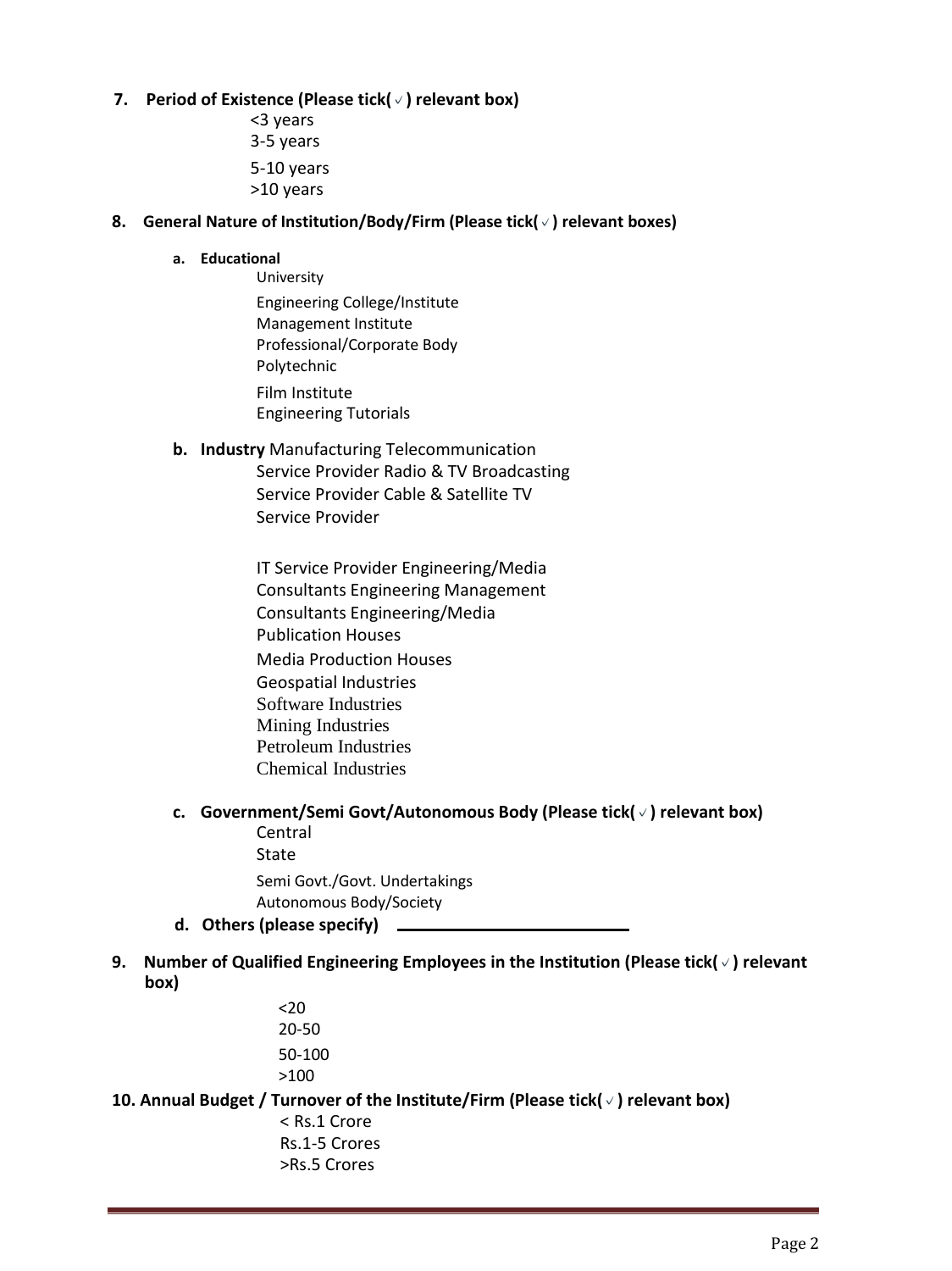**11. Details of Membership in Professional Associations/Institutes in India/Overseas, if any:**

**12. Details of Recognition/Awards received from Govt./Professional Bodies, if any:**

**13. Details of Accreditation / Recognition in case of Engineering /Academic Institutions from AICTE, State Govt, Central Govt:**

### **14. Declaration:**

We, the undersigned agree that in the event of our election to Organizational Membership of the Institution of Electronics and Telecommunication Engineers, we will be governed by the constitution of the Institution as it is now, or as it may be hereinafter be altered: and that we shall advance the object of the Institution, as far they shall be in our power. Further, as an Organizational member of the Institution, we shall follow professional ethics, maintain integrity in judgement, and strive for the enrichment of the human value and thoughts.

Provided that, whenever we shall signify in writing to the Secretary General, IETE, that we are desirous of withdrawing from the Institution, we shall after the payment of any arrears which may be due from us at the period, be free from the obligation.

| Witness on our hand at                                                                                                                                                                                                     | day of     | 20                      |
|----------------------------------------------------------------------------------------------------------------------------------------------------------------------------------------------------------------------------|------------|-------------------------|
| Name and Designation:                                                                                                                                                                                                      | Signature: |                         |
| For and on behalf of Company seal                                                                                                                                                                                          |            |                         |
|                                                                                                                                                                                                                            | Signature  |                         |
| Date                                                                                                                                                                                                                       |            | Name (in Block Letters) |
| <b>Authorised Signatory</b>                                                                                                                                                                                                |            |                         |
| Designation                                                                                                                                                                                                                |            |                         |
| <b>Enclosures:</b><br>(a) Memorandum and Articles of Association.<br>Latest Annual Report<br>(b)<br>Certificate of Incorporation.<br>(c)<br>AICTE approval Certificate in case of Engineering Academic Institutions<br>(d) |            |                         |